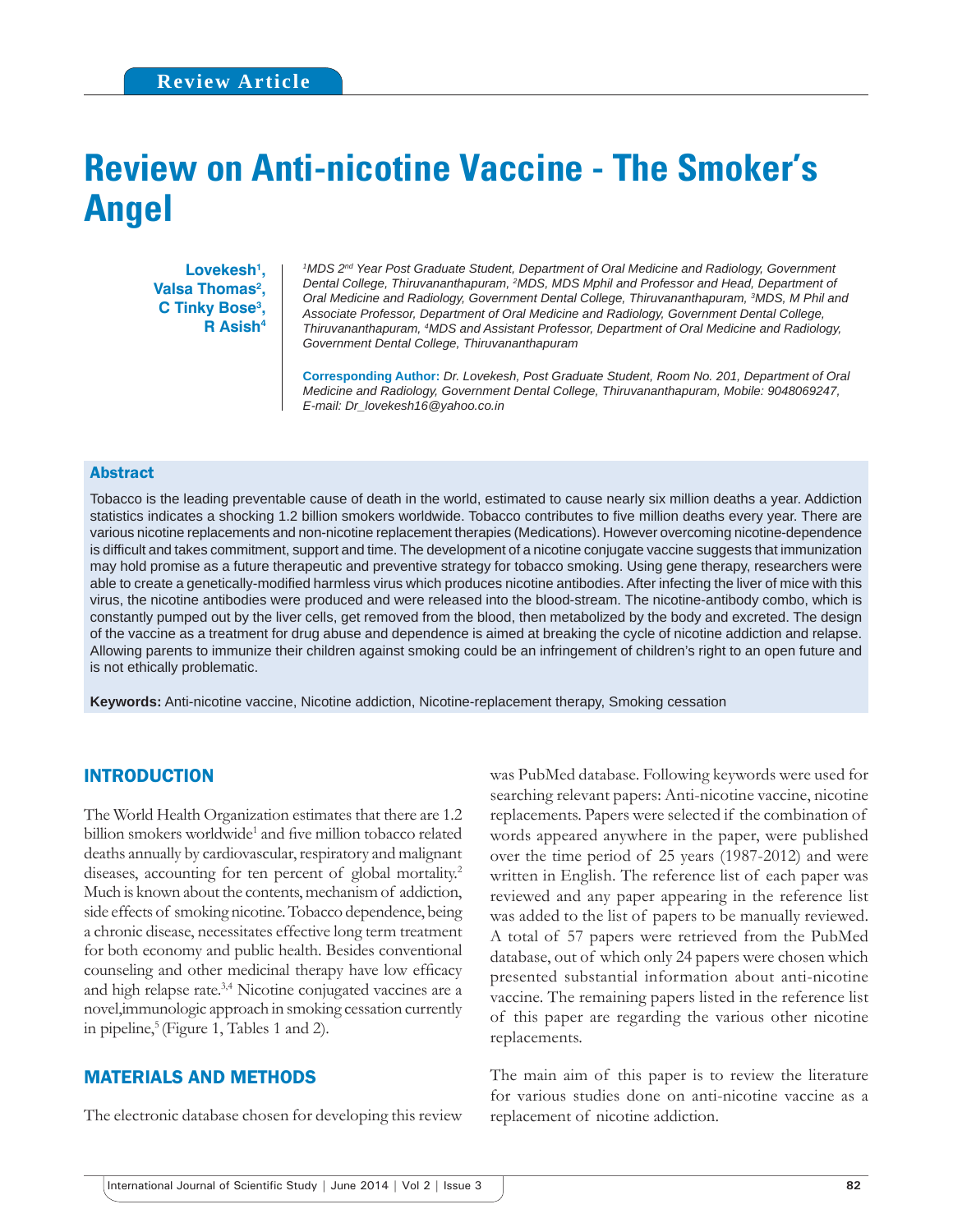# VACCINE DEVELOPMENT: RATIONALE & PRACTICAL ASPECTS

#### **Working Mechanism of a Nicotine Vaccine**

Nicotine itself is a small molecule that easily crosses the blood–brain barrier in less than one minute upon inhalation but does not induce an immune response from the body. Thus, nicotine must be chemically linked or conjugated to a carrier protein to elicit an immune response that forms anti-nicotine antibodies. Upon inhalation, nicotine from cigarette smoke is reversibly bound to these circulating antibodies, ensuing an immune complex that is too large to cross the blood–brain barrier. This reversible binding with nicotinic receptors causes a decreased release of dopamine and prevents activation of the reward pathway.6 The term 'vaccination' (synonym: active immunization) refers to the administration of an immunogenic substrate that causes T and B cell activation, which leads to the formation of specific antibodies within the studied individual. By virtue of imprinting this response to the immunological memory, this approach yields longer lasting protection. However, therapeutic antibody levels are only established several weeks after the first vaccine injection. Passive immunization, in which preformed monoclonal or polyclonal high-affinity antibodies are injected in the body, offers immediate protection.



**Figure 1: Working mechanism of anti-nicotine vaccine**

# IMMUNOLOGICAL METHODS

## **Active Versus Passive Immunization**

Immunization against nicotine can be achieved by two methods. Active immunization (hereafter referred to as vaccination) involves repeated administration of an immunogen to the subjects being studied in order to stimulate the immune system to produce nicotine-specific antibodies. Passive immunization involves the production of antibodies in some other species (e.g., rabbits) or in vitro,

which are then purified and administered to the subjects being studied.<sup>7</sup>

| <b>Table 1: Types of immunity</b>             |                                             |  |
|-----------------------------------------------|---------------------------------------------|--|
| <b>Active immunity</b>                        | <b>Passive immunity</b>                     |  |
| 1. Antigens are administered                  | 1. Preformed antibodies are<br>administered |  |
| 2. Irreversible (with booster dose)           | 2. Reversible                               |  |
| 3. Relatively inexpensive                     | 3. Relatively expensive                     |  |
| 4. Delay achieving antibody level<br>in serum | 4. Antibodies immediately enters<br>serum   |  |
| 5. Booster dose needed after<br>long interval | 5. Frequent injections                      |  |

# VACCINES UNDER TRIAL

| Table 2: Vaccines currently under trial <sup>8-11</sup> |                                                                                                               |                       |
|---------------------------------------------------------|---------------------------------------------------------------------------------------------------------------|-----------------------|
|                                                         | Vaccine Conjugate protein                                                                                     | <b>Stage of trial</b> |
| NicQb                                                   | NicVAX Pseudomonas aeruginosa Exoprotein-A<br>CYT002- Virus like particle Qb (host escherichia coli) Phase II | Phase III             |
|                                                         | TA-NIC Inactivated cholera toxin                                                                              | Phase II              |

## STUDIES IN HUMANS

#### **Immunogenicity**

The results of phase I and II clinical trials have been reported for three nicotine vaccines: NicVAX, NicQb, and TA-NIC. The vaccination schedule in these clinical trials consisted of two to six doses of vaccine at an interval of two to four weeks, and a later booster dose was administered in two trials. As in animal studies, serum antibody levels were low after the first dose and increased significantly after each subsequent dose. Marked variability in antibody levels between subjects was observed. Antibody levels decreased by 50% over six to eight weeks after the last vaccine injection of the initial immunization period but increased again when a booster dose was administered. Thus, periodic booster doses would be needed to maintain antibody levels above some minimally acceptable value.<sup>12</sup>

## CLINICAL ISSUES

#### **Advantages of Immunologic Approaches**

As discussed above, immunologic approaches to treating tobacco dependence have three key advantages. First, immunization appears to be safe because of its low crossreactivity with compounds other than nicotine. Second, immunization only requires a brief series of monthly injections to produce effects that can endure for months.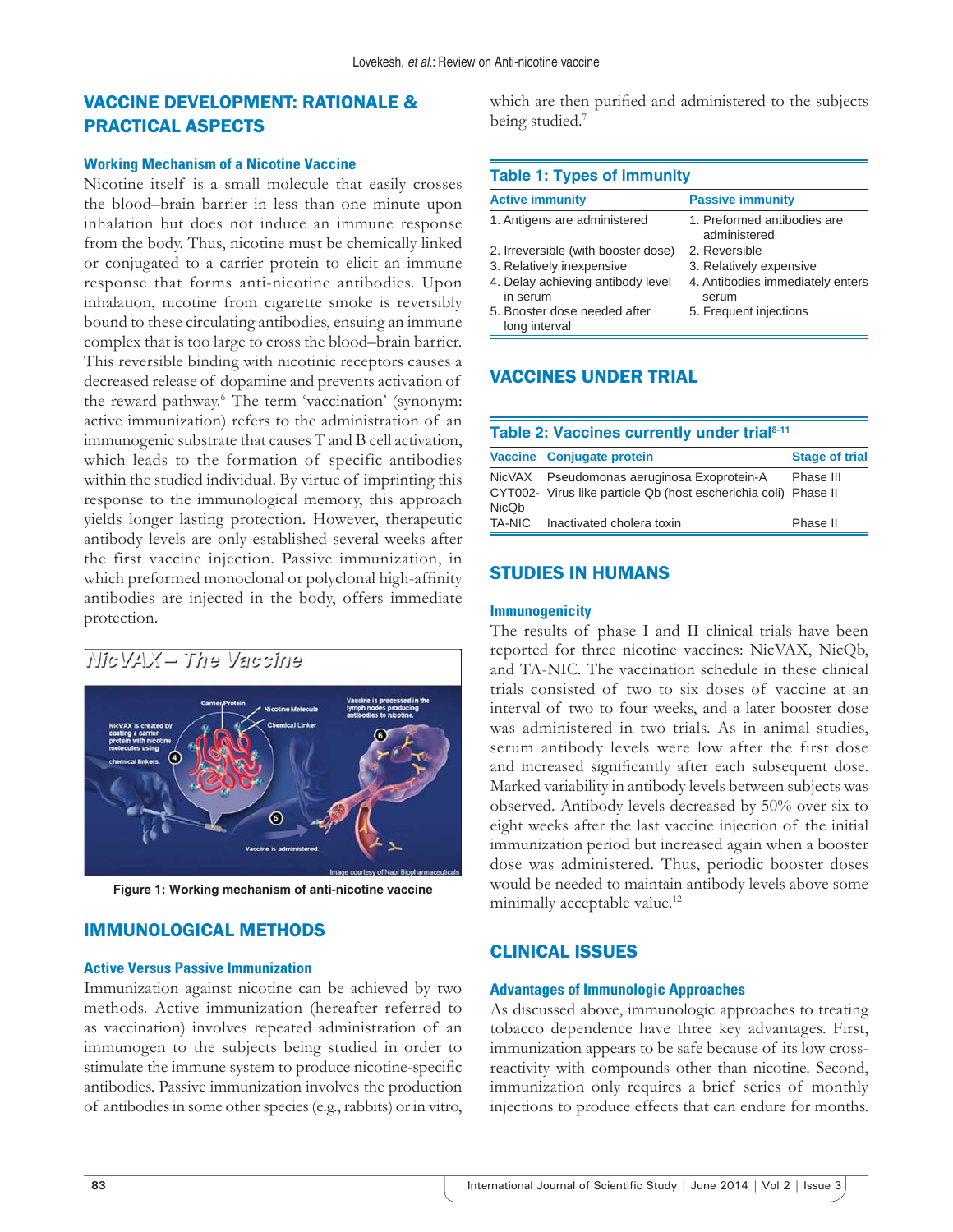The lack of major side effects and relatively minimal dosing requirements could be associated with improved patient compliance.6 Third, its unique mechanism of action makes it well suited for combination with other pharmacotherapies. Despite best efforts to improve on immunologic methods in their own right, combining immunization with other medications may be necessary to maximize efficacy.<sup>12</sup>

#### **Potential Concerns**

The lack of control over antibody levels and large variability between subjects is the primary limitation of vaccination and achieving the highest antibody levels possible will be essential to maximizing the efficacy of vaccination. In addition, the slow development of antibody levels and onset of effect could discourage tobacco users who are eager to quit from trying vaccination, as treatment would need to be initiated months before the quit attempt. Passive immunization with a high affinity antibody could be combined with vaccination to provide any desired antibody level and an immediate onset of effect. However, passive immunization is much more expensive and requires more frequent dosing, and potential side effects could occur (e.g., allergic reactions). To the extent that nicotine plays a role in the adverse effects of maternal smoking on fetal outcomes, immunization against nicotine could play a role in protecting the fetus from some of these adverse effects.12 Studies are needed to assess the safety of immunizing pregnant smokers and the efficacy of immunization in reducing fetal exposure to nicotine. Animal studies have shown that immunization reduces nicotine distribution to maternal brain in pregnant female rats to a similar extent as in male rats.13,14 In addition, immunization reduces nicotine distribution to fetal brain by up to 63% after a single nicotine dose. Although nicotine distribution to whole fetus is not reduced, immunization reduces the concentration of unbound nicotine in fetal serum. There is concern that compensatory increase in smoking could occur to surmount the effects of immunization, possibly leading to increase in exposure to other harmful constituents in tobacco. However, there has been no evidence of compensation in either animals selfadministering nicotine or smoking in humans. It is also possible that immunization could precipitate withdrawal. Although this has not been examined in animal models of nicotine withdrawal, one clinical trial found no evidence of vaccination precipitating withdrawal.15

## **CONCLUSION**

Immunization against nicotine can extensively attenuate several behavioral effects of nicotine in animals which is considered relevant to tobacco dependence in humans. These findings suggest that immunologic interventions can be used in the treatment of tobacco dependence. Initial clinical trials have demonstrated that nicotine vaccines are safe and produce substantial serum levels of nicotinespecific antibody in humans. Although preliminary data from these small trials suggest that vaccination may facilitate abstinence from tobacco use,<sup>1</sup> more advance trials are needed to validate this finding. Taken together, the research to date suggests that immunological interventions could play an important role in future treatments for tobacco dependence.16 The primary role of such interventions will likely be in preventing relapse in smokers who are motivated to quit. By preventing a lapse from producing positive subjective and reinforcing effects, vaccination might prevent progression to full relapse. Another potential role for immunologic interventions is in facilitating reduction of tobacco use in people who are unwilling or unable to quit. It is generally accepted that the most effective approach to treating tobacco dependence is concurrent use of medications and behavioral therapy. Despite the significant therapeutic potential of immunological interventions, they do not target the nonpharmacological factors that maintain tobacco dependence and will likely be maximally effective when combined with behavioral interventions that motivate abstinence from tobacco use.<sup>12</sup>

## REFERENCES

- 1. Tobias Raupach, Philippe H.J. Hoogsteder and Constant P. (Onno) van Schayck Nicotine Vaccines to Assist with Smoking Cessation. *Drugs* 2012; 72 (4): e1-e16.
- 2. Mathers CD, Loncar D. Projections of global mortality and burden of disease from 2002 to 2030. *PLoS Med* 2006Nov; 3 (11): e442.
- 3. Hays JT, Ebbert JO. Adverse effects and tolerability of medications for the treatment of tobacco use and dependence*. Drugs* 2010;70(18):2357-72.
- 4. Cerny EH, Cerny T. Vaccines against nicotine. *Hum Vaccine* 2009;5(4):200-5.
- 5. Xinyuan Chena, Marco Pravetonib, Brijesh Bhayanaa, Paul R. Pentelb, Mei X. Wua, X. Chen et al. *Vaccine xxx* (2012) article in press.
- Caroline M. Kitchens and Stephan L. Foster Nicotine conjugate vaccines: A novel approach in smoking cessation. *Journal of the American Pharmacists Association* 2012 Jan/Feb:52:1.
- 7. José Juan Escobar-Chávez,Clara Luisa Domínguez-Delgado,Isabel Marlen Rodríguez-Cruz. Targeting nicotine addiction: the possibility of a therapeutic vaccine. *Drug design, development and therapy* 2011:5 211-224.
- 8. Cytos Biotechnology. CYT002-NicQB: a novel vaccine for nicotine addiction. Accessed at *www.cytos.com/doc/NicQb* June06 Efv.pdf, December 6, 2011.
- 9. Hatsukami DK, Rennard S, Jorenby D, et al. Safety and immunogenicity of a nicotine conjugate vaccine in current smokers. *Clin Pharmacol Ther.* 2005;87:456-67.
- 10. Nabi Biopharmaceuticals. Clinical trials: NicVAX (nicotine conjugate vaccine). Accessed at *www.nabi.com/pipeline/clinicaltrials.php*, December 6, 2011.
- 11. ClinicalTrials.gov. Study of TA-NIC to assess the efficacy and safety of the vaccine as an aid to smoking cessation. Accessed at *http://clinicaltrials.gov/ ct2/show/NCT00633321,* December 6, 2011.
- 12. Mark G. LeSage, Daniel E. Keyler and Paul R. Pentel Current Status of